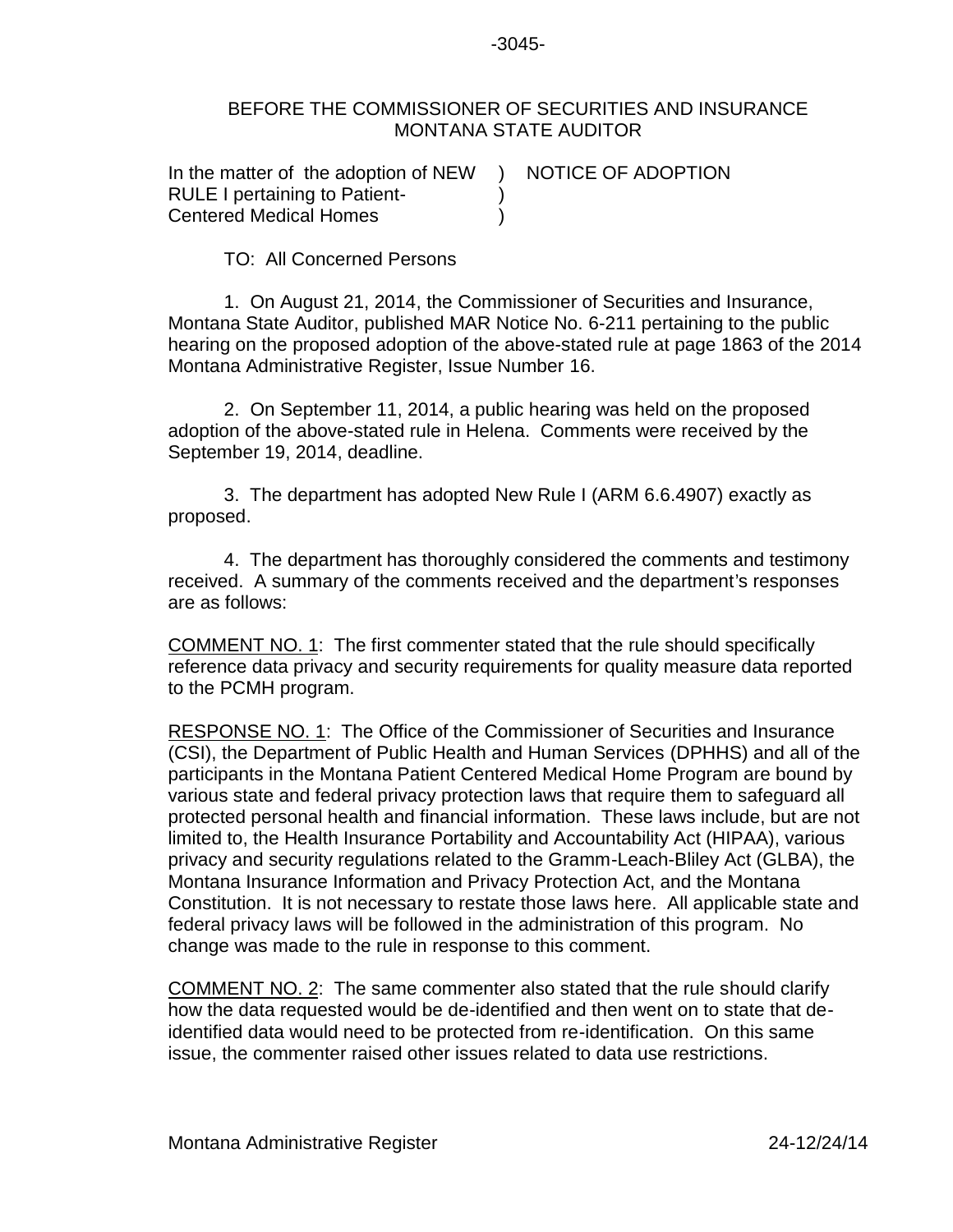RESPONSE NO. 2: This rule was adopted in response to a legislative requirement placed in the statute, requiring the CSI to establish "a uniform set of health care quality and performance measures that include prevention services" and to provide for reporting to the commissioner and the Department of Public Health and Human Services to ensure compliance. Outside of reporting to those two state agencies, the statute and the rules reference only a report of aggregate data results to the public and to the legislature, to be prepared by the commissioner and the stakeholder council. In addition to the rule, the commissioner is adopting data reporting guidelines, which were drafted by the stakeholder council. The guidelines will provide more detail about the level of de-identification. In addition, a confidentiality and data use agreement will be drafted by the Office of the Commissioner of Securities and Insurance, in consultation with the stakeholders and then executed for each program participant. If the uses or level of de-identification changes, a new agreement will be executed, and additional changes will be made to the guidelines and rules, if necessary. The concerns about privacy and the scope of the data use expressed by this commenter will be addressed in the data use agreement that can be updated as needed. No change was made to the rule in response to this comment.

COMMENT NO. 3: The second commenter stated that the quality measures identified in the rules should also include cancer screenings.

RESPONSE NO. 3: The commissioner and the PCMH stakeholder council limited the initial number of quality measures to four because these measures also require data reporting. Some health care providers expressed a need to limit the amount of data reporting required. These particular measures were chosen because the data collected from these four measures may also be used to promote previously identified public health improvement goals. Many PCMH payors require reporting on numerous additional quality measures by PCMH health care providers, including measures relating to cancer screening. In the future, the stakeholder council and the commissioner may recommend the adoption of additional quality measures. No change was made to the rule in response to this comment.

COMMENT NO. 4: The second commenter also expressed concern that the public reports will contain only aggregate data on PCMH quality measure reporting, which they believe would limit transparency and make the report less meaningful.

RESPONSE NO. 4: The aggregate data restriction was requested by the health care providers who were concerned about public reporting of data from identified PCMH practices. The CSI and many stakeholders believe that meaningful data on quality measures can be reported to the public using aggregated data from all of the PCMH practices, rather than practice-specific data. No change was made to the rule in response to this comment.

COMMENT NO. 5: The second commenter also expressed support for patient-level data reporting on quality measures, with an "opt-out" option for PCMH practices that do not currently have a payor contract and therefore are not already reporting this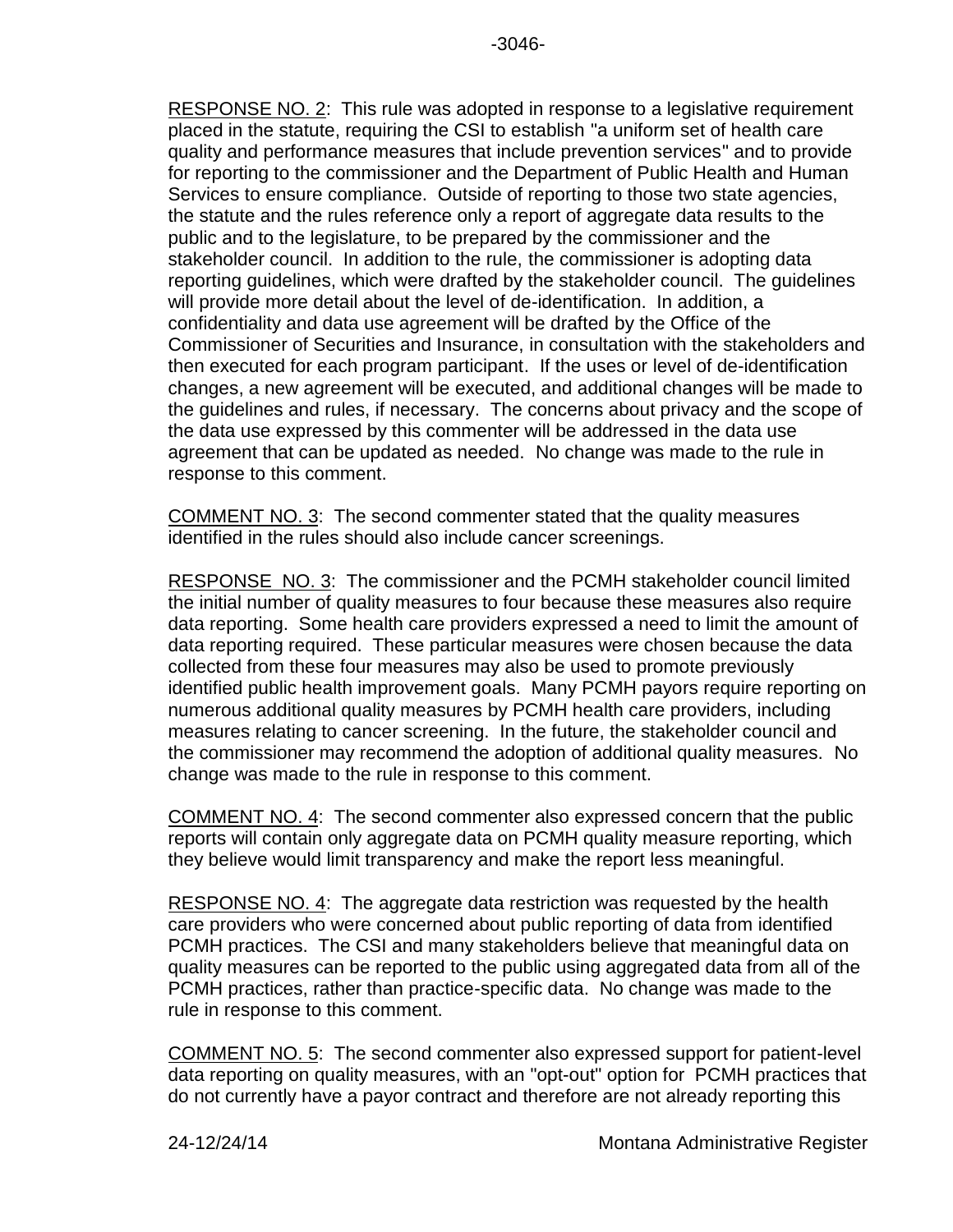and other data to a payor. This commenter believes that research indicates that patient-level data reporting is necessary for an effective evaluation of the program.

RESPONSE NO. 5: Because the stakeholder council and other interested parties were split on the issue of reporting on patient-level data, as opposed to reporting on aggregate data accompanied by an attestation from the health care provider, a compromise was reached and is expressed in the data reporting guidelines that are referenced in these rules. The proposed guidelines allow the practices to choose to report using aggregate or patient-level data in the first year. The requirement for all patient-level data reporting will be phased in over a two-year period. No change was made to the rule in response to this comment.

COMMENT NO. 6: A third commenter objects to the fact that the instructions for data reporting are contained in guidance published by the commissioner instead of in the rule itself. The commenter goes on to complain that the draft guidance for reporting data is not yet complete and places too great a burden on primary care practices because it proposes reporting of patient-level data. In addition, the commenter states that the Office of the Commissioner of Securities and Insurance (CSI) has not fully considered the needs of primary care practices.

RESPONSE NO. 6: The commissioner is committed to working with the interested parties on all aspects of the administration of the Montana PCMH program and the commissioner has created a stakeholder council for that purpose. In addition, there has been constant outreach to other interested parties. There are 157 entities on the interested parties list, including all qualified PCMH health care practices. Many interested parties, in addition to appointed stakeholder council members regularly participate in the monthly stakeholder council meetings and subcommittee meetings. On average, the CSI holds at least three meetings a month with all stakeholders. The guidelines for data reporting and the draft of the rules were discussed at nearly all of those meetings. The state-specific measures, including patient-level reporting guidelines were initially introduced to the stakeholder council and interested parties at the December 2013 meeting where the proposal received positive response, including the concern for measures that show PCMH specific practice improvement. These rules and the accompanying guidelines have been discussed with the interested parties for at least 12 months and many adjustments and changes were made in the rule and the guidelines for data reporting in order to respond to concerns expressed by the interested parties.

The stakeholder council agreed that keeping the instructions for data reporting outside of the rule was the best approach in order to allow for necessary flexibility in data reporting instructions. Those instructions are issued by the commissioner, but in fact were written by members of the quality measure subcommittee and approved by the stakeholder council as a whole. After many months of discussions and changes to the rules and the guidelines, additional concerns were expressed about the need to for patient-level data rather than aggregate data attested to by the health care provider. In response to those concerns, the CSI worked with stakeholders to get agreement about the content of the guidelines for data reporting. Additional

Montana Administrative Register 24-12/24/14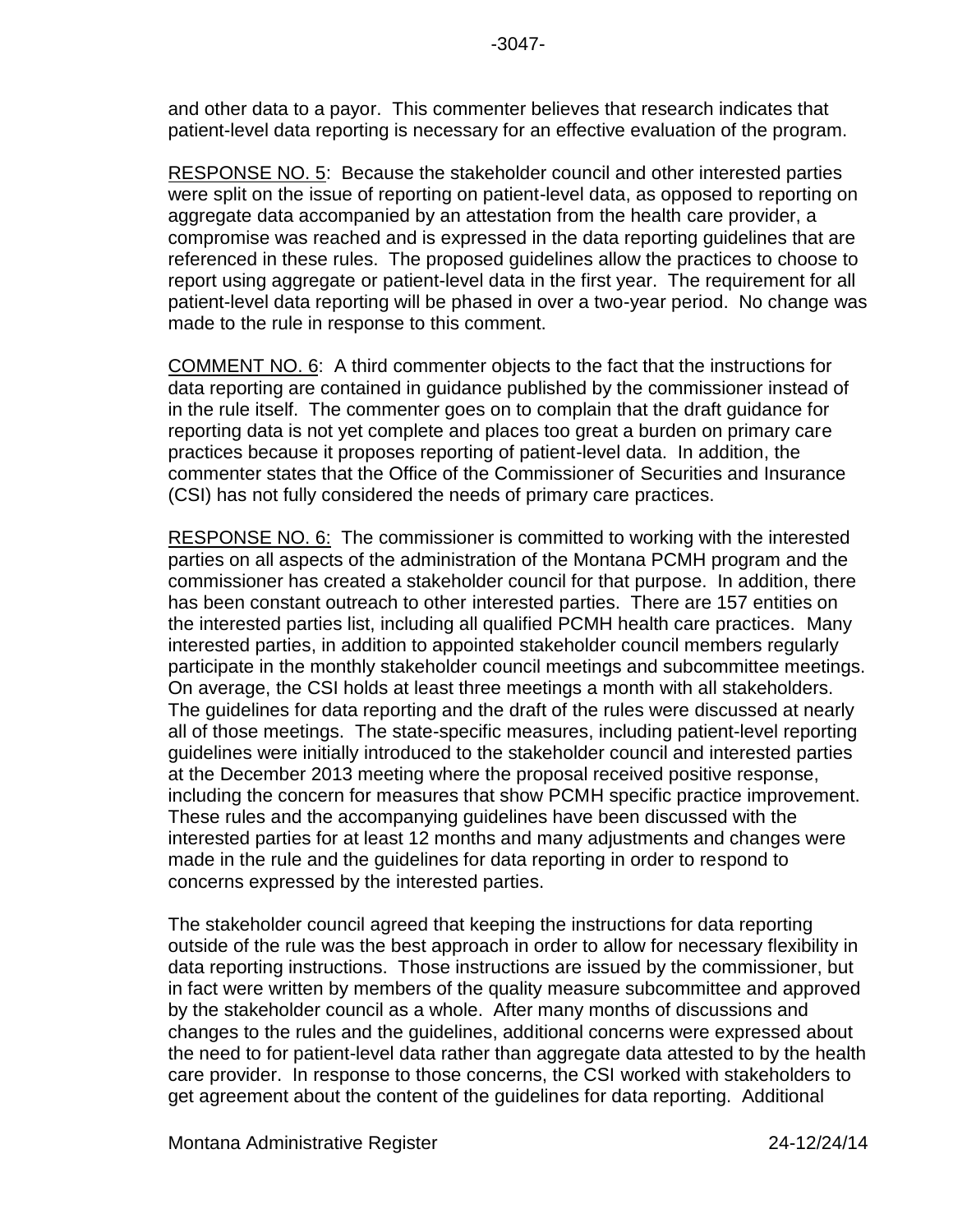research was done and information was provided to the council about the value of patient-level data for evaluating the success and performance of PCMH health care delivery methods.

The issue of requiring patient-level data versus aggregate data was put to a vote of the stakeholder council. That vote was essentially tied. Therefore, a longer meeting was scheduled with the council in order to discuss next steps for finalizing the reporting guidelines in October 2014. Great care was taken to balance the burden that data reporting places on health care providers against the importance of collecting valid data that would inform the Montana PCMH program concerning the long term effectiveness and cost savings generated by certain healthcare delivery reforms implemented under PCMH.

At the October 2014 meeting, the council developed a consensus to recommend to the commissioner a stepwise approach, including a voluntary pilot group for patientlevel reporting, allowing for inclusivity and time to develop better systems/infrastructures for future data reporting, as well as data-sharing agreements. The council made the following recommendation to the commissioner: All practices will submit aggregate clinical quality data in March of 2015 for the quality measures identified in ARM 6.6.4907. Practices can volunteer to submit patient-level data as a pilot in March of 2015. The ultimate goal is for all practices participating in the Montana PCMH Program to submit patient-level data starting March of 2017. A work group will convene to oversee the development of required systems to collect, analyze, and report on patient-level data by March 2017. The work group will also recommend privacy and security infrastructure and data governance.

The rule requires all payors to adapt their reporting requirements to the reporting requirements of the state program. In addition, the rule requires that the reporting of quality measures must line up with PQRS reporting requirements.

At this point the instructions for data reporting are complete on all substantive details and the stakeholders have agreed on the reporting methods for 2014 to 2016. The commissioner is committed and legally required to consult with stakeholders and the minutes of the numerous stakeholder meetings and calls are evidence of that commitment.

COMMENT NO. 7: Commenter number three also disagrees that supporting public health goals is a benefit and that the only purpose of these rules should be to support the improvement of clinical care of patients and patient populations from the perspective of primary care practices.

RESPONSE NO. 7: In the Act that implements the PCMH program, the legislature states certain goals, which include but are not limited to:

1. The development of "a single definition and common set of quality measures, as well as a uniform payment methodology, [in order to] provide the best chance of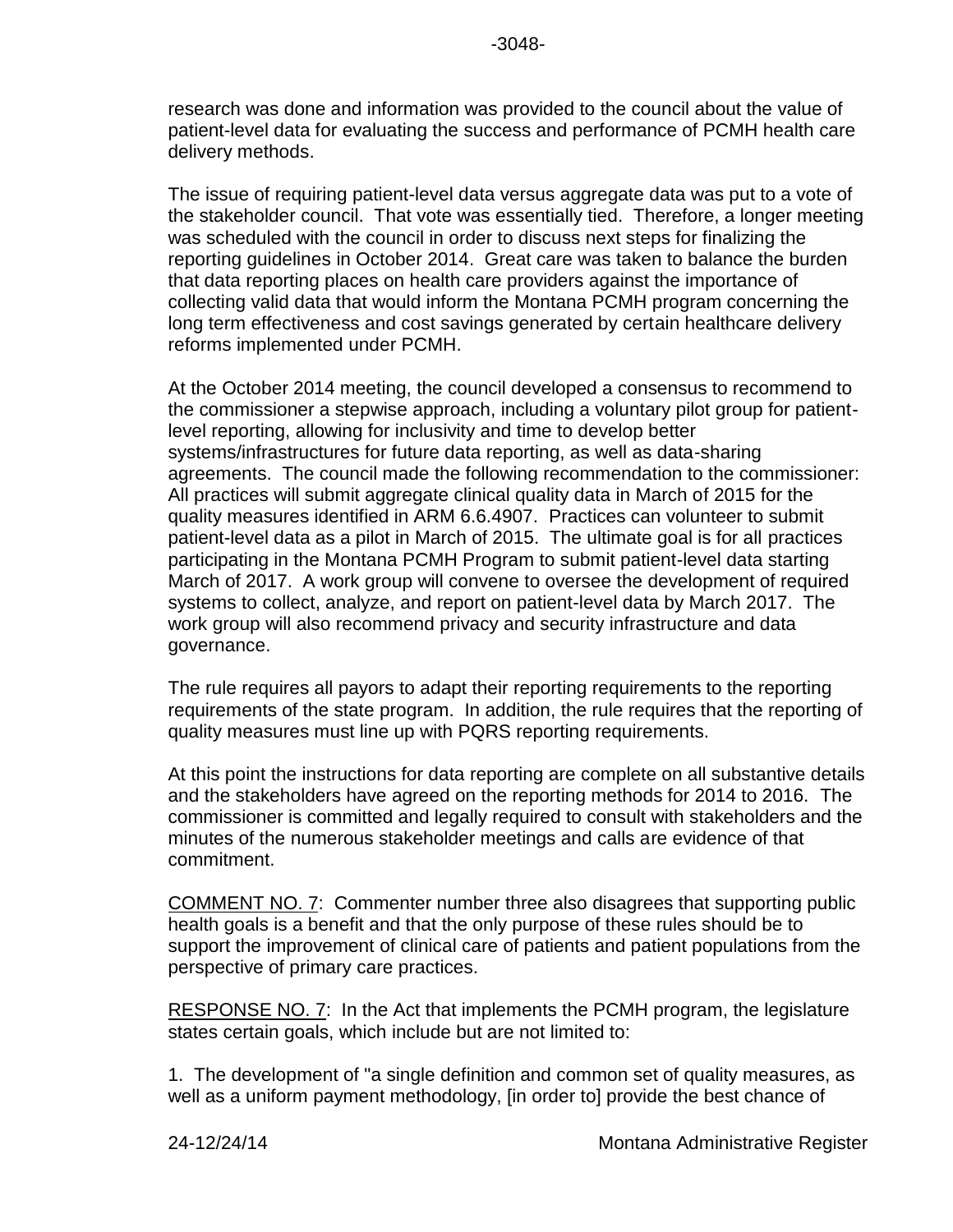success for the patient-centered medical homes model by increasing consistency in reporting across health plans and primary care practices."

2. "Help slow the continuing escalation of health care costs as well as improve health outcomes for Montana citizens."

3. Develop "an ongoing process (…) to evaluate the effectiveness of patient centered medical homes."

The law and the administrative rule require the commissioner to consult with interested parties at all times. Section 33-40-104, MCA, specifically includes the public health agencies as a required "interested party."

In one of the first stakeholder council meetings, at the beginning of the rulemaking process, the Department of Public Health and Human Services (DPHHS) presented its suggestions for quality measures to the other stakeholders. The director of the public health department is a member of the stakeholder council, per legislative direction. She and her colleagues presented four measures that would advance the goals of promoting and supporting primary care, preventive health care, the Montana PCMH program and state public health improvement goals. These are not obscure measures, but rather are measures that achieve multiple goals. In addition, all payors who are requiring reporting of measures are including these four measures, which are also PQRS measures.

These measures were discussed at numerous meetings and at no time was there any disagreement on the measures. This commenter does not appear to disagree with measures, but with the statement that the measures also support public health goals. The quality measures chosen for the program are limited in number and clearly support all the goals of the PCMH program.

COMMENT NO. 8: Commenter number three also states that aggregate data is sufficient to support the goal of enhancing primary care.

RESPONSE NO. 8: As stated in response number six, this matter has been resolved by changes in the data reporting instructions to allow the requirement of patient-level data to be phased in over a two year period. Evidence concerning the need for patient-level data was presented to the stakeholder council. This evidence was supported by the long-term experience of other PCMH programs that started out with aggregate data, found it to be ineffective to support the goals of the program and had to switch to patient-level data. Because of the information presented, many primary care provider stakeholders are opting to provide patient-level data in the first year. At no time did the CSI or the majority of other stakeholders state or believe that patient-level data was for the benefit of the public health department only.

This commenter goes on to state the entire stakeholder council should agree before additional data elements are added. Additional data elements would be classified as additional quality measures, which would require additional rulemaking. The law

Montana Administrative Register 24-12/24/14